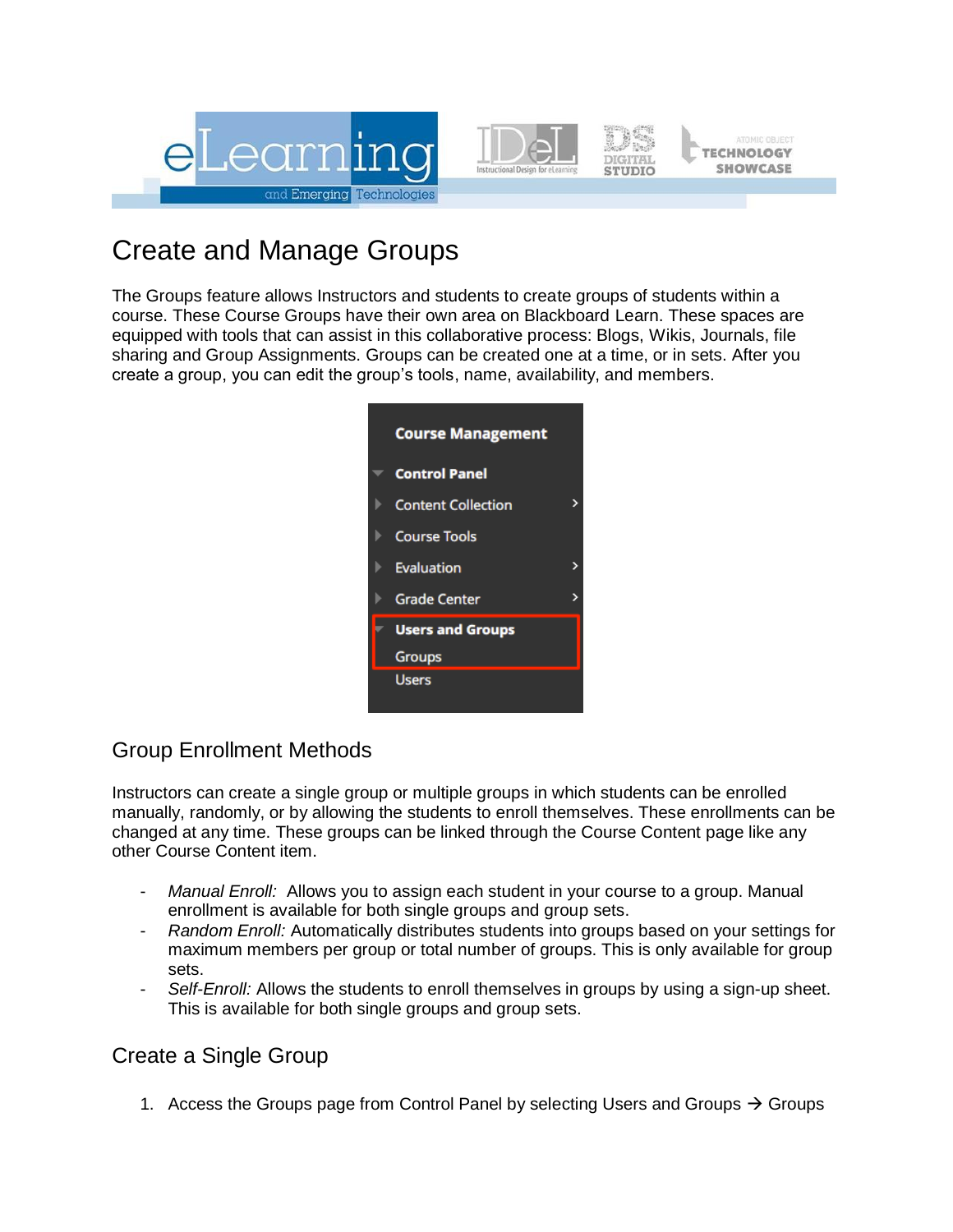- 2. On the Groups page, select Create.
- 3. In the Single Group list, select Self-Enroll or Manual Enroll

| Groups<br>community. More Help | You can facilitate collaboration among students by setting up groups |
|--------------------------------|----------------------------------------------------------------------|
| Create $\vee$                  | Import                                                               |
| <b>Single Group</b>            | <b>Group Set</b>                                                     |
| Self-Enroll                    | Self-Enroll                                                          |
| <b>Manual Enroll</b>           | <b>Random Enroll</b>                                                 |
|                                | <b>Manual Enroll</b>                                                 |

4. Type a name and optional description. Make the group visible to students.

|       | Name               |     |                                                           |              | Name of group    |   |       |  |   |                                                          |  |  |  |                             |  |  |
|-------|--------------------|-----|-----------------------------------------------------------|--------------|------------------|---|-------|--|---|----------------------------------------------------------|--|--|--|-----------------------------|--|--|
|       | <b>Description</b> |     |                                                           |              |                  |   |       |  |   | For the toolbar, press ALT+F10 (PC) or ALT+FN+F10 (Mac). |  |  |  |                             |  |  |
| т     |                    |     | $T$ T $\overline{T}$                                      |              | Paragraph $\div$ |   | Arial |  | ÷ | 3(12pt)                                                  |  |  |  | ♦ !E ~ !E ~ T !! ↗X ☆       |  |  |
| Y.    | n.                 | I D | Q                                                         | <b>IO</b> CI |                  |   |       |  |   |                                                          |  |  |  | [리프] 그 별 역 다 T, 2 % 제 핸드드 다 |  |  |
| $f_x$ |                    |     | $\P$ $\leftarrow$ $\odot$ $\odot$ $\downarrow$ $\boxplus$ |              |                  | H |       |  |   | BEE E BEE E E E E CONTACTS                               |  |  |  |                             |  |  |
|       |                    |     | Optional description                                      |              |                  |   |       |  |   |                                                          |  |  |  |                             |  |  |

- 5. Select the Tool Availability for the group
- 6. Enroll students in the group
	- o If you chose *Self-Enroll*, type a name and provide instructions for the sign-up sheet. Type in the maximum number of members, and decide if students can see members already enrolled before enrolling. Click Submit when finished.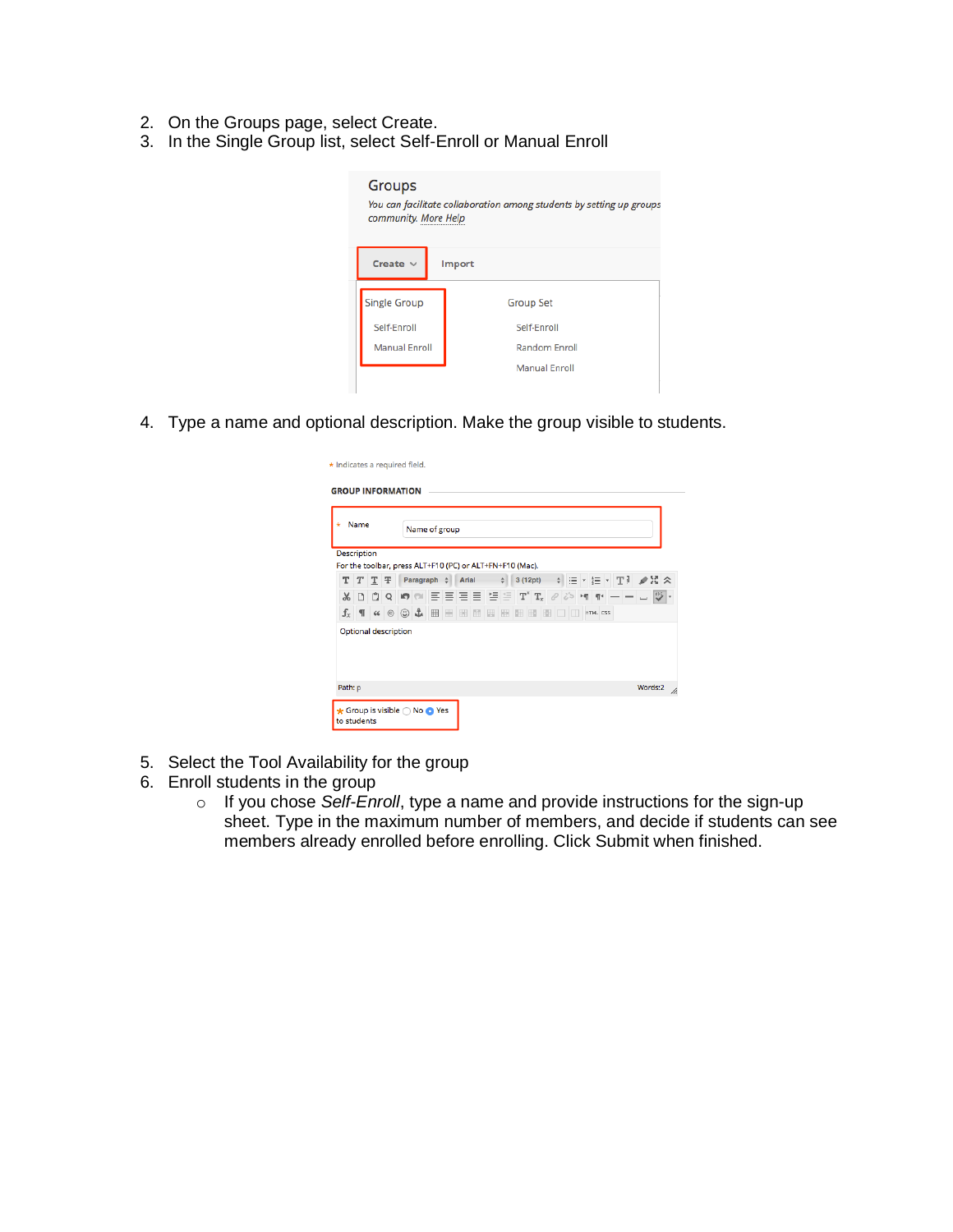| Name of Sign-<br>Group Sign-up Sheet<br>up Sheet |                                        |  |                      |                                                                                        |                   |                                                                       |  |  |                      |  |  |  |  |  |                                                                                                                                                                                                                                                     |                           |         |  |
|--------------------------------------------------|----------------------------------------|--|----------------------|----------------------------------------------------------------------------------------|-------------------|-----------------------------------------------------------------------|--|--|----------------------|--|--|--|--|--|-----------------------------------------------------------------------------------------------------------------------------------------------------------------------------------------------------------------------------------------------------|---------------------------|---------|--|
|                                                  |                                        |  |                      | Sign-up Sheet Instructions<br>For the toolbar, press ALT+F10 (PC) or ALT+FN+F10 (Mac). |                   |                                                                       |  |  |                      |  |  |  |  |  |                                                                                                                                                                                                                                                     |                           |         |  |
| т                                                | T                                      |  | T <sub>T</sub>       |                                                                                        | Paragraph # Arial |                                                                       |  |  | $\ddot{\phantom{a}}$ |  |  |  |  |  |                                                                                                                                                                                                                                                     | 3(12pt) ↓ 三 - 三 - 工 / 公 ☆ |         |  |
| $\chi$                                           |                                        |  |                      | COO                                                                                    |                   |                                                                       |  |  |                      |  |  |  |  |  | $\equiv \equiv \equiv \equiv \equiv \equiv \texttt{T}' \texttt{T}_x \texttt{ } \mathcal{O} \texttt{ } \mathcal{P} \texttt{ } \mathcal{M} \texttt{ } \P' = - \texttt{ } \square \texttt{ } \overline{\mathcal{Q}} \texttt{ } \overline{\mathcal{V}}$ |                           |         |  |
|                                                  |                                        |  |                      |                                                                                        |                   |                                                                       |  |  |                      |  |  |  |  |  |                                                                                                                                                                                                                                                     |                           |         |  |
|                                                  |                                        |  | provide instructions |                                                                                        |                   | $f_x \parallel \omega$ 6 $\odot$ $\downarrow$ $\parallel$ $\parallel$ |  |  |                      |  |  |  |  |  | <b>BEE BEE BEE DOWN.CSS</b>                                                                                                                                                                                                                         |                           |         |  |
| Path: p                                          |                                        |  |                      |                                                                                        |                   |                                                                       |  |  |                      |  |  |  |  |  |                                                                                                                                                                                                                                                     |                           | Words:2 |  |
|                                                  | Maximum<br>Number of<br><b>Members</b> |  |                      | 5                                                                                      |                   |                                                                       |  |  |                      |  |  |  |  |  |                                                                                                                                                                                                                                                     |                           |         |  |
|                                                  |                                        |  |                      | Allow students to see names of other members in a group before they sign up.           |                   |                                                                       |  |  |                      |  |  |  |  |  |                                                                                                                                                                                                                                                     |                           |         |  |

o If you chose *Manual Enroll*, search for and select students from the Add Users pop-up window. Click Submit when finished.

|   | $\ddot{\phantom{a}}$<br>Search: Any<br>Show all users regardless of role | Not Blank $\phi$     |                              | Go          |
|---|--------------------------------------------------------------------------|----------------------|------------------------------|-------------|
|   |                                                                          |                      |                              |             |
|   | <b>USERNAME</b>                                                          | <b>FIRST</b><br>NAME | <b>LAST NAME</b>             | <b>ROLE</b> |
| m | mennenan.sup_previewuser                                                 | Anna                 | Mennenga_PreviewUser Student |             |
|   | new.alumni                                                               | <b>ALUMNI</b>        | <b>ACCOUNT</b>               | Student     |
|   | new.faculty                                                              | <b>FACULTY</b>       | <b>ACCOUNT</b>               | Student     |

#### Create a Group Set

- *1.* On the *Groups* page, select *Create*
- *2.* In the Group Set list, select Self-Enroll, Manual Enroll, or Random Enroll

Use the same steps as creating a single group. Then, based on the enrollment option you choose, you can choose from these:

- *Self-Enroll:* Type a name and instructions for the group. Enter the maximum number of members and select any other options you want to include.
- *Random Enroll:* Type the number of students per group or the number of groups you want to create. Select an option to Determine how to enroll any remaining members in the groups.
- *Manual Enroll:* Type the number of groups to create. On the next page, select add users for each group to make your selections.

*\*\* Note:* Random enrollment only applies to students who are currently enrolled in the course. When naming a set of groups, the name of each group has a number added to it when they are first created. For example, a set of groups named "Intro to Biology", results in groups name